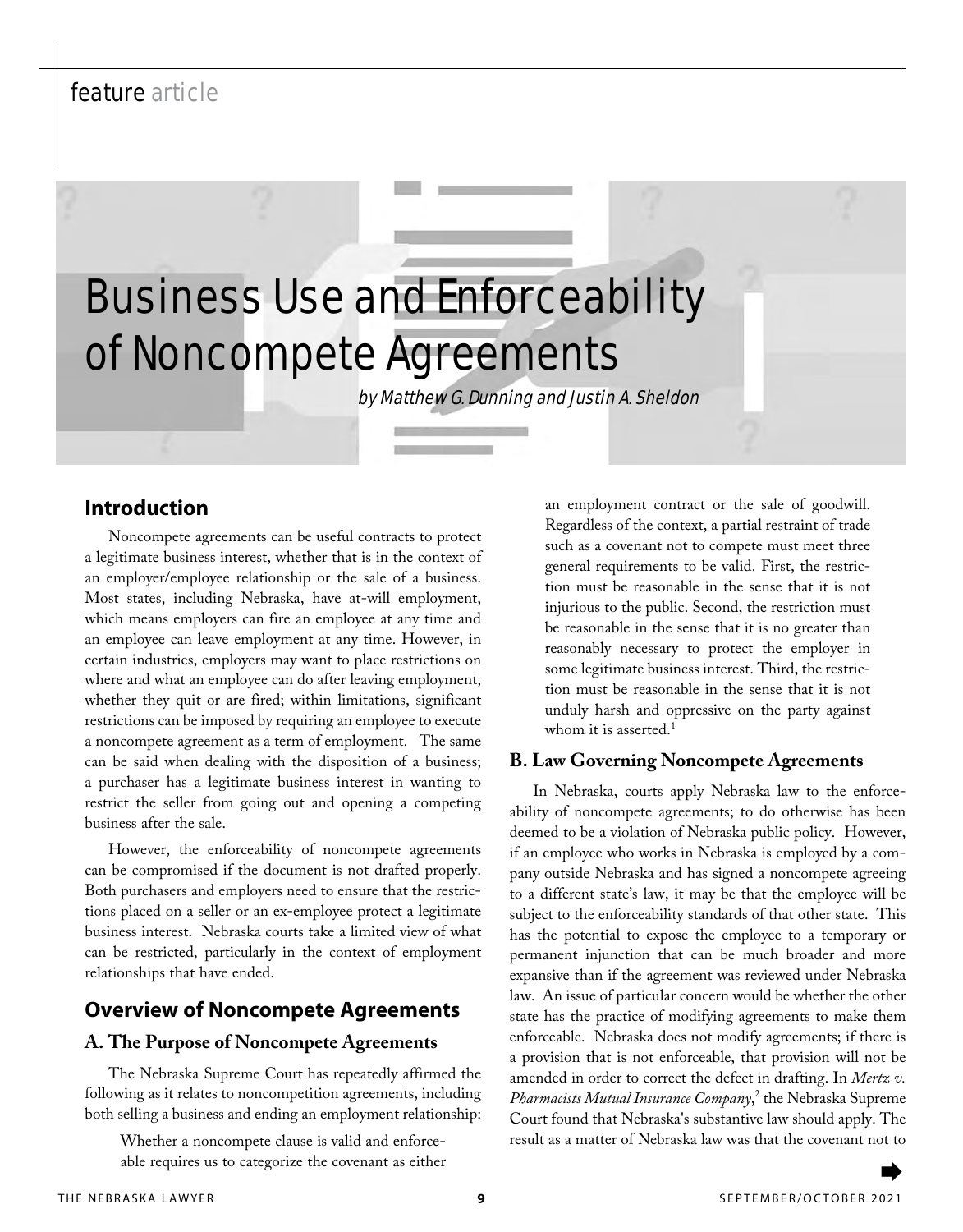### **BUSINESS USE AND ENFORCEABILITY OF NONCOMPETE AGREEMENTS**

compete clause was overly broad and was therefore unenforceable.3 This was the Court's finding even based on all of the relevant business being conducted in Nebraska (even though the former employee lived in Iowa when the contract was signed).

### **C. Distinction Between Employer/Employee Noncompete Agreements and Noncompete Agreements Related to a Sale of Business**

Noncompete agreements in the context of an employment relation are actually limited to being a nonsolicitation agreement. Employers may restrict former employees from soliciting the company's customers if the agreement is carefully written. The basic standards are that the types of customers that can be restricted from solicitation by the former employee are only those customers with whom the employee had personal contact and did business. In *Professional Business Services v. Rosno*, 4 the Nebraska Supreme Court held that a noncompete agreement was overly broad where the agreement prohibited the former employee from soliciting or contacting any of the former employer's clients and where the former employer could not establish the former employee had done business with or had substantial personal contact with all of the former employer's clients.<sup>5</sup>

A general geographic restriction cannot be enforced because the territory restricted can very likely be shown to include customers with whom the former employee did not have personal contact and did not do business. This is a relatively narrow

# Matthew G. Dunning



Companies competing in highly regulated industries count on **Matt Dunning** for consistent, favorable outcomes. An accomplished attorney with extensive risk management experience and more than two decades of legal experience, Dunning brings strong analytical and problemsolving skills to complex business challenges. His ability to negotiate and resolve intricate disputes

in fast changing, complex business environments has helped him effectively represent the interests of 501(c)(6) organizations as well as advise large non-profit organizations on employment compliance issues across 11 jurisdictions, including California, New York and the District of Columbia. Dunning has successfully litigated and mediated employment contract issues including for-cause terminations and noncompetition and non-solicitation agreements. Matthew is a cum laude graduate of the State University of New York at Buffalo Law School. He received a Bachelor of Arts degree in Philosophy from the University of Nebraska at Lincoln.

restriction compared to what other states will do. However, this can also be to an employee's disadvantage. If the employee has had the required personal contact and prior business relationship, the employee will be restricted from soliciting that customer regardless of where the customer is located.

The length of time a former employee can be restricted is relatively short. Provisions that are enforced are typically limited to two years, and many employers have provisions that restrict solicitation for a period of only one year. The intent of this policy of the courts is to allow a company to make efforts to again establish a direct relationship with the customer at issue, rather than allowing the former employee to maintain the relationship and take the customer away from the company.

In the context of the sale of a business, on the other hand, the intent is to allow the purchaser of an enterprise to maintain the existing business and not have the seller move across the street and compete for the same customers. As a result, noncompete agreements in the context of a sale of business are not limited to the nonsolicitation of customers but can be based on a reasonable geographic territory that is sufficient to protect the new owner's legitimate business interests.

### **Noncompete Agreements Under Fire**

Noncompete agreements have been under fire from more than one front at the federal level.

On July 9, 2021, President Biden issued an "Executive Order on Promoting Competition in the American Economy." This order is aimed at promoting a "fair, open, and competitive marketplace" in the hopes of creating "more high-quality

### Justin A. Sheldon



**Justin Sheldon** joined Vandenack Weaver as an attorney in 2020. With experience in a wide range of business, real estate and lending matters, Justin is poised to help clients navigate a multitude of legal issues that may arise in the operation of their business, whether business planning or business transactions. Justin uses sound and straightforward legal advice in a

cost-effective manner to help entrepreneurs and small business owners avoid the many legal pitfalls that start-ups and small businesses can face. Justin graduated with distinction from the University of Nebraska-Lincoln College of Law and received his Bachelor of Science in Business-Economics from the University of Nebraska-Kearney. Prior to joining Vandenack Weaver, Justin worked as an attorney at law firms in Kearney and Lincoln serving business clients.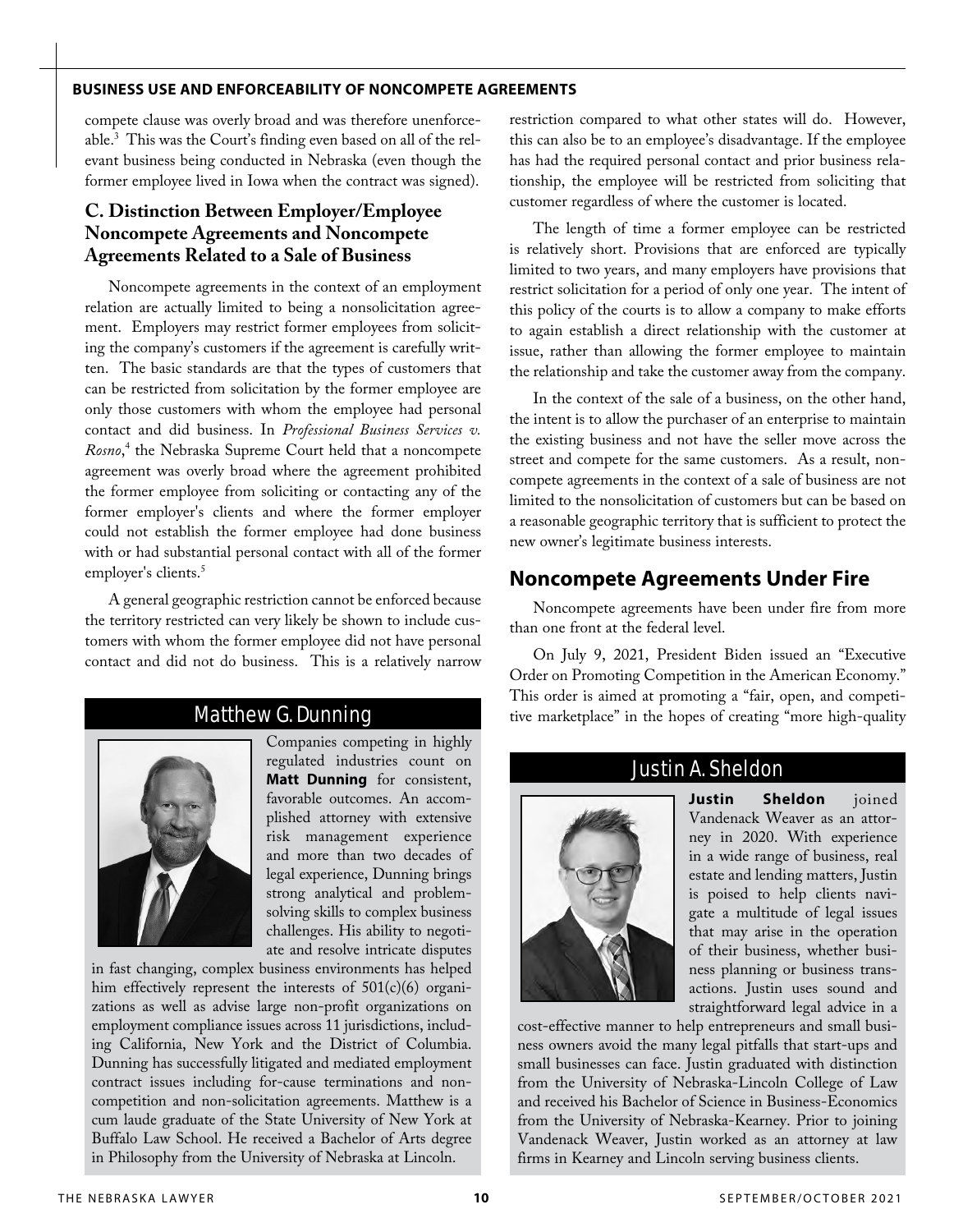#### **BUSINESS USE AND ENFORCEABILITY OF NONCOMPETE AGREEMENTS**

jobs and the economic freedom to switch jobs or negotiate a higher wage."6 Among other things, but of most importance for noncompete agreements, President Biden has asked the Federal Trade Commission ("FTC") to exercise its statutory rulemaking authority "to curtail the unfair use of non-compete clauses and other clauses or agreements that may unfairly limit worker mobility."<sup>7</sup>

What action the FTC takes has yet to be seen. The mandate of the Executive Order is to ask the FTC to take a deeper look at noncompete agreements and issue rules in line with the Executive Order. It is unlikely, however, that the FTC comes out with a rule entirely banning noncompete agreements. Any attempt by the FTC to do so would almost certainly face challenges from a multitude of industries and business groups, whether in the form of litigation or policy influence from lobbyists. Instead, the Executive Order is likely limited to ending overbroad and overbearing noncompete agreements that fail to

protect a legitimate business interest, as is already the law in Nebraska.

In addition to President Biden's Executive Order, earlier this year, the Workforce Mobility Act of 2021 ("WMA"), H.R. 1367, was been introduced in both houses of Congress. If enacted, WMA would prohibit noncompete agreements with two exceptions: (1) the sale of goodwill or ownership interest, or (2) the dissolution or disassociation of a partnership.<sup>8</sup> Even those exceptions to the general prohibition have additional limiting factors that must be considered, including geographical area and time constraints.

At present, it is unclear if WMA has the votes to pass in Congress. Previous bills that aimed to eliminate or severely restrict noncompete agreements have failed. However, it is worth noting that WMA has bipartisan support.

Whether WMA is enacted, or action is taken on the Executive Order, businesses need to review their current